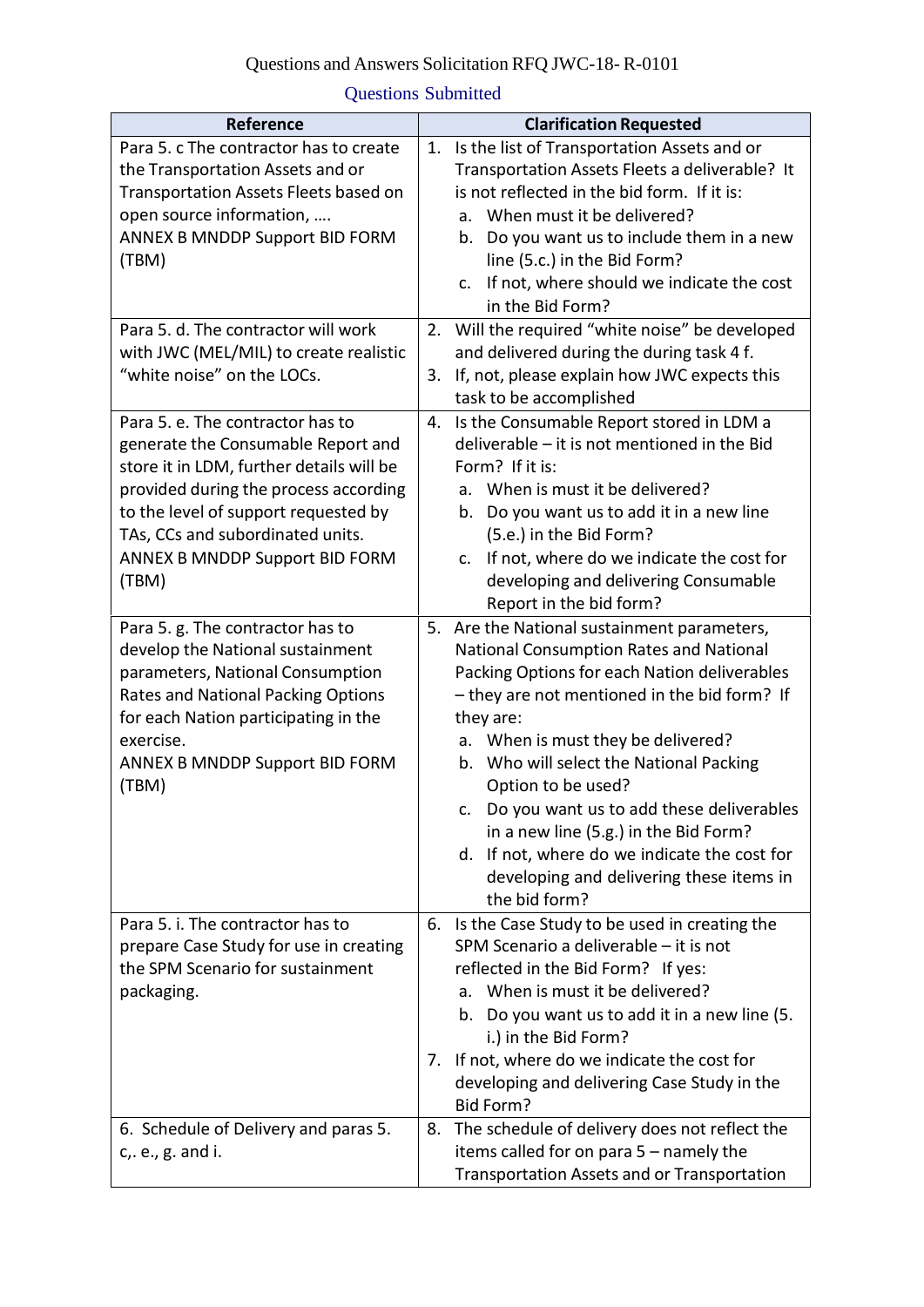| <b>Reference</b>                                                              | <b>Clarification Requested</b>                                                                                                                                                                                                                                                                                                                                                                                                                                                                                                                     |
|-------------------------------------------------------------------------------|----------------------------------------------------------------------------------------------------------------------------------------------------------------------------------------------------------------------------------------------------------------------------------------------------------------------------------------------------------------------------------------------------------------------------------------------------------------------------------------------------------------------------------------------------|
|                                                                               | Assets Fleets, Consumable Report, National<br>sustainment parameters, National<br><b>Consumption Rates and National Packing</b><br>Options and the Case Study. IF these are in<br>fact deliverables, can you provide the<br>schedule of delivery?                                                                                                                                                                                                                                                                                                  |
| <b>ANNEX B MNDDP Support BID FORM</b><br>(TBM) and paras 5. c,. e., g. and i. | The bid form includes the deliverables in<br>9.<br>paragraphs 4 and 6 but not the deliverables<br>in paragraph 5, namely<br>Transportation Assets and or<br>Transportation Assets Fleets (5. c.)<br>Consumable Report (5. e.)<br>National sustainment parameters,<br>National Consumption Rates and<br>National Packing Options (5. g.)<br>Case Study (5. i.)<br>Do you want us to add new lines for the<br>а.<br>above items in the bid form?<br>b. If not, where do you want us to indicate<br>that we will deliver these items and the<br>cost? |

## Answers

- 1. It is one of the products needed to support the exercise ( 4.a.4). It is part of the deliverable called: ' Exercise TRJA19 set of LOGFAS Geo MAN'.
	- a. As described in para 6.
	- b. No.
	- c. You should consider it in 'Exercise TRJA19 set of LOGFAS Geo MAN'
- 2. Yes.
- 3. ----
- 4. It is one of the products needed to support the exercise ( 4.a.4). It is part of the deliverable called: ' Exercise TRJA19 set of LOGFAS Geo MAN'.
	- a. As described in para 6.
	- b. No.
	- c. You should consider it in 'Exercise TRJA19 set of LOGFAS Geo MAN'
- 5. It is one of the products needed to support the exercise ( 4.a.4). It is part of the deliverable called: ' Exercise TRJA19 set of LOGFAS Geo MAN'.
	- a. As described in para 6.
	- b. The contractor. Then the contractor will make the changes needed ( if any)to adapt it according with the Training Audience inputs.
	- c. No.
	- d. You should consider it in 'Exercise TRJA19 set of LOGFAS Geo MAN'
- 6. It is one of the products needed to support the exercise ( 4.a.4). It is part of the deliverable called: ' Exercise TRJA19 set of LOGFAS Geo MAN'.
	- a. As described in para 6.